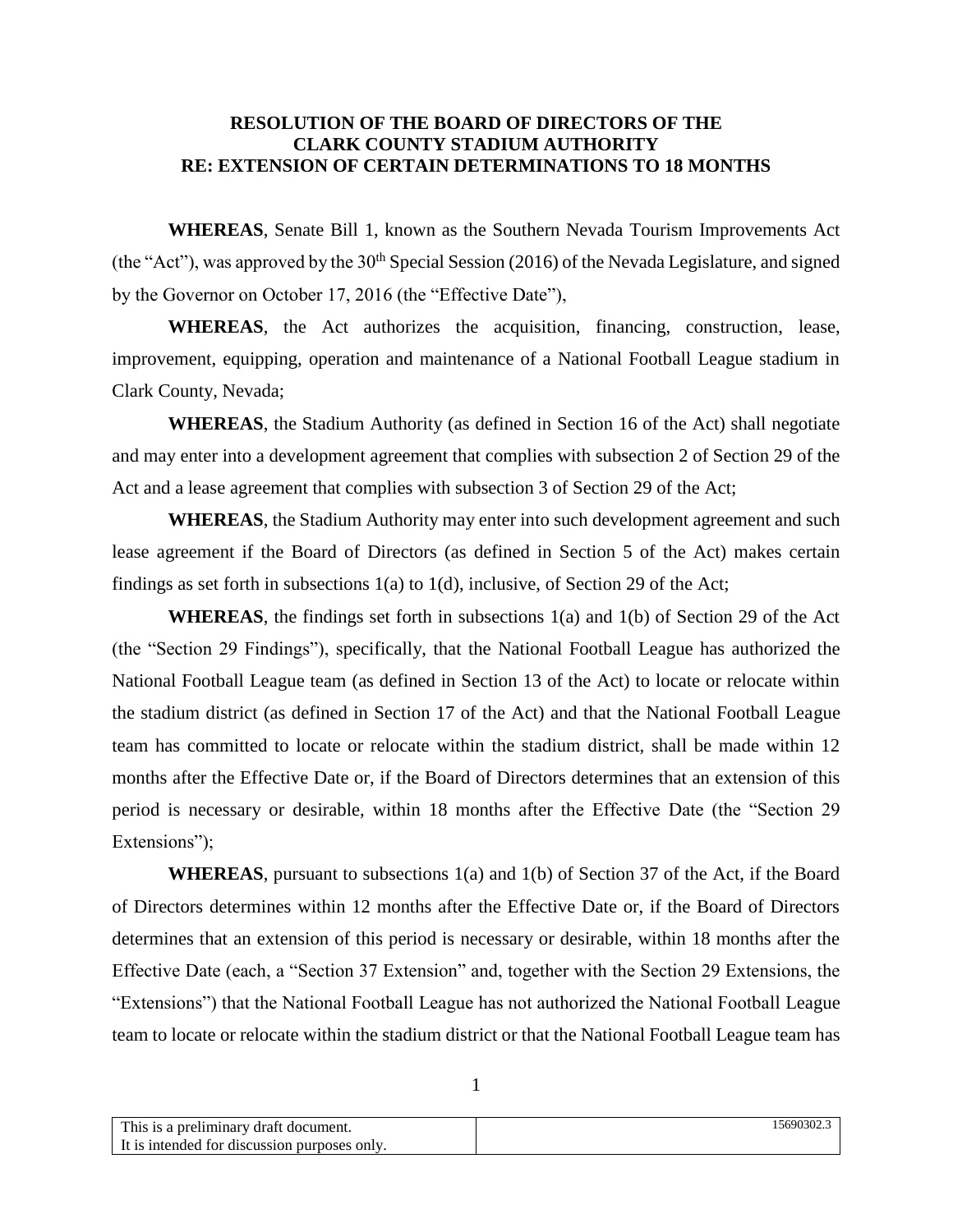not committed to locate or relocate within the stadium district, the Board of Directors shall dissolve the Stadium Authority and wind up its affairs;

**WHEREAS**, the Board of Directors has not yet made the Section 29 Findings;

**WHEREAS**, the Board of Directors has received a Memorandum from Jeremy Aguero, Principal Analyst at Applied Analysis, dated September 6, 2017, regarding the Stadium Authority – Project Document Timing (the "Memorandum");

**WHEREAS**, the Memorandum provides that (i) the design-build contract with a guaranteed maximum price for the construction of the stadium project (the "Design-Build Contract") will not be complete until February 2018, and (ii) to meet the desired timing, certain preliminary development activities, including grading and site preparation ("Pre-Development Activities"), will need to be completed at the proposed site between November 2017 and February 2018, and due to the foregoing, Mr. Aguero has recommended that the Board of Directors, to the extent it determines it is necessary or desirable to do so, exercise each of the Extensions; and

**WHEREAS**, the Board of Directors, having received and reviewed the Memorandum, and having considered all relevant facts, including the fact that the Design-Build Contract and Pre-Development Activities, among other agreements and matters that are pending, are necessary prerequisites to entering into the development agreement and the lease agreement, believes it necessary and desirable to exercise each of the Extensions.

**NOW, THEREFORE, BE IT RESOLVED:** that the Board of Directors hereby determines that it is necessary and desirable to exercise, and it hereby exercises, each of the Extensions, thereby extending the time by which the Board of Directors must make the Section 29 Findings, and extending the deadlines for making the determinations in subsections 1(a) and 1(b) of Section 37 of the Act, to 18 months from the Effective Date.

PASSED, ADOPTED AND APPROVED this \_\_\_ day of \_\_\_\_\_\_\_\_\_\_\_, 2017.

2